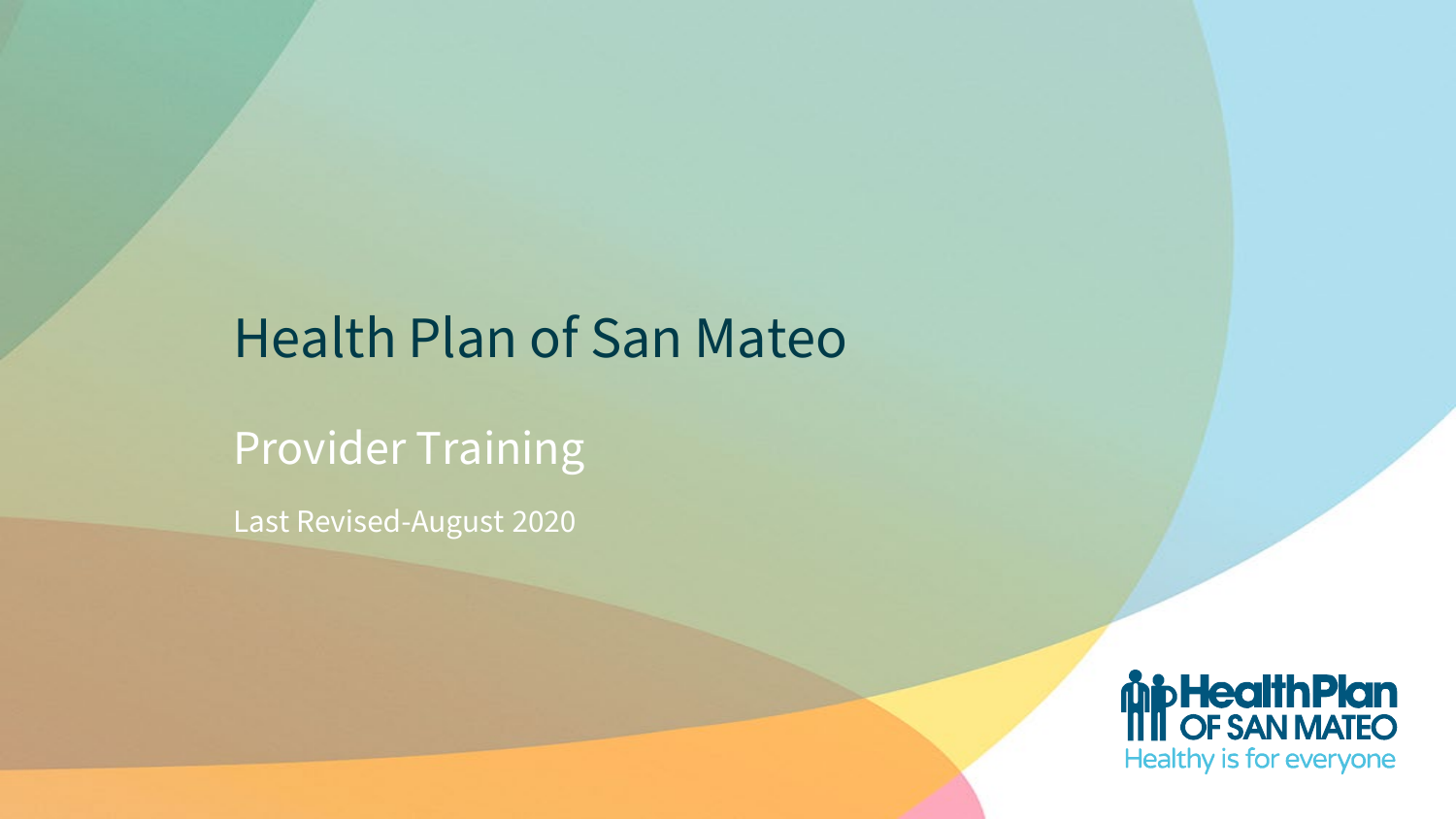### About Medi-Cal Managed Care



- Medi-Cal Managed Care provides high quality, accessible, and cost-effective health care through managed care delivery systems.
- Medi-Cal Managed Care contracts for health care services through established networks of organized systems of care, which emphasize primary and preventive care. Managed care plans are a cost-effective use of health care resources that improve health care access and assure quality of care.
- Members select a PCP (primary care provider) who is responsible for members' primary and preventive care and arranging and coordinating all other aspects of their health care.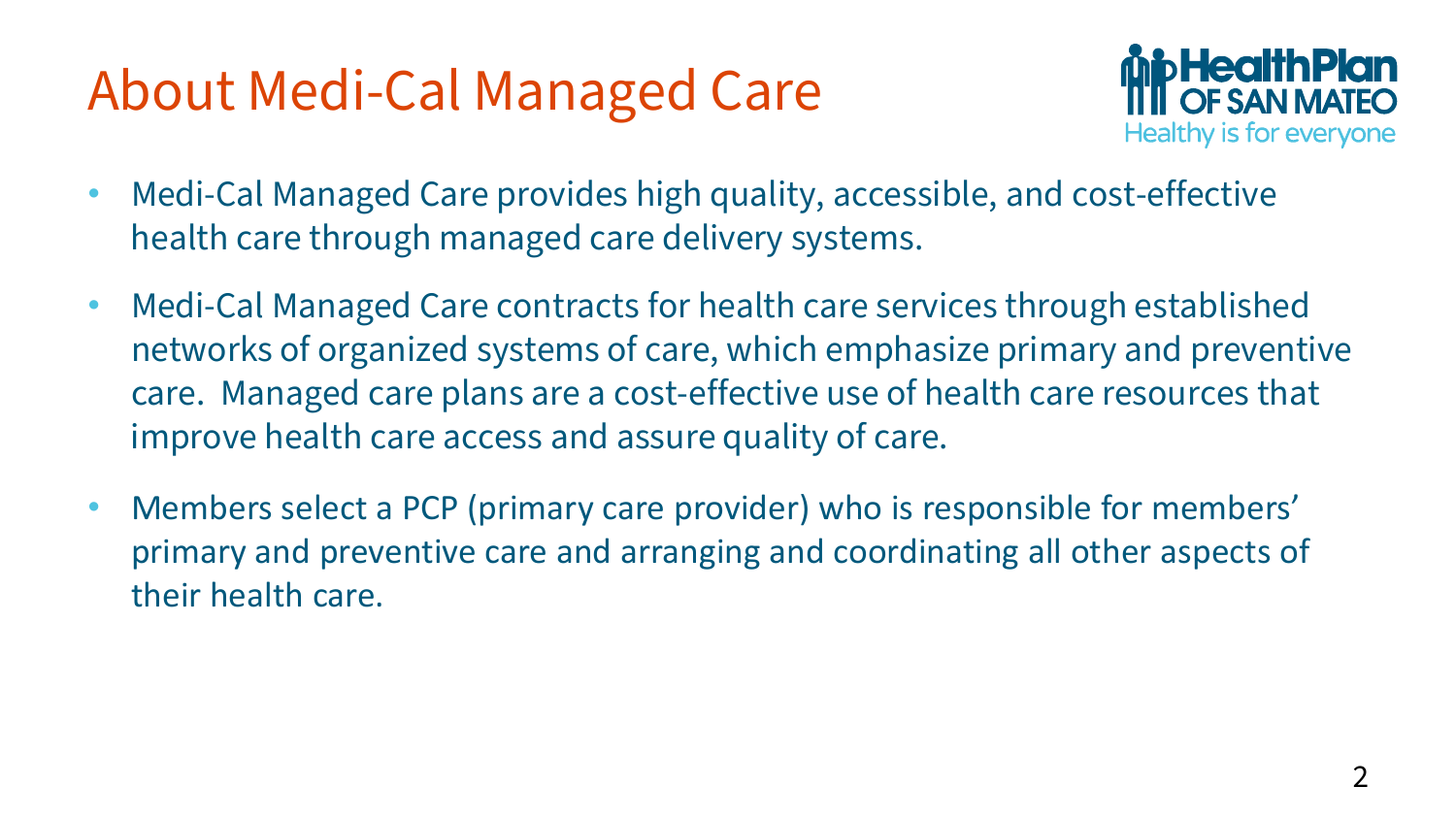# Medi-Cal Managed Care Policies and Procedures



### **Balance Billing is Prohibited**

Providers who offer services or supplies to Medi-Cal and Cal MediConnect members are prohibited from balance billing the member for any cost-sharing not related to the member's share of cost. This includes deductibles, co-insurance, co-payments and non-covered charges.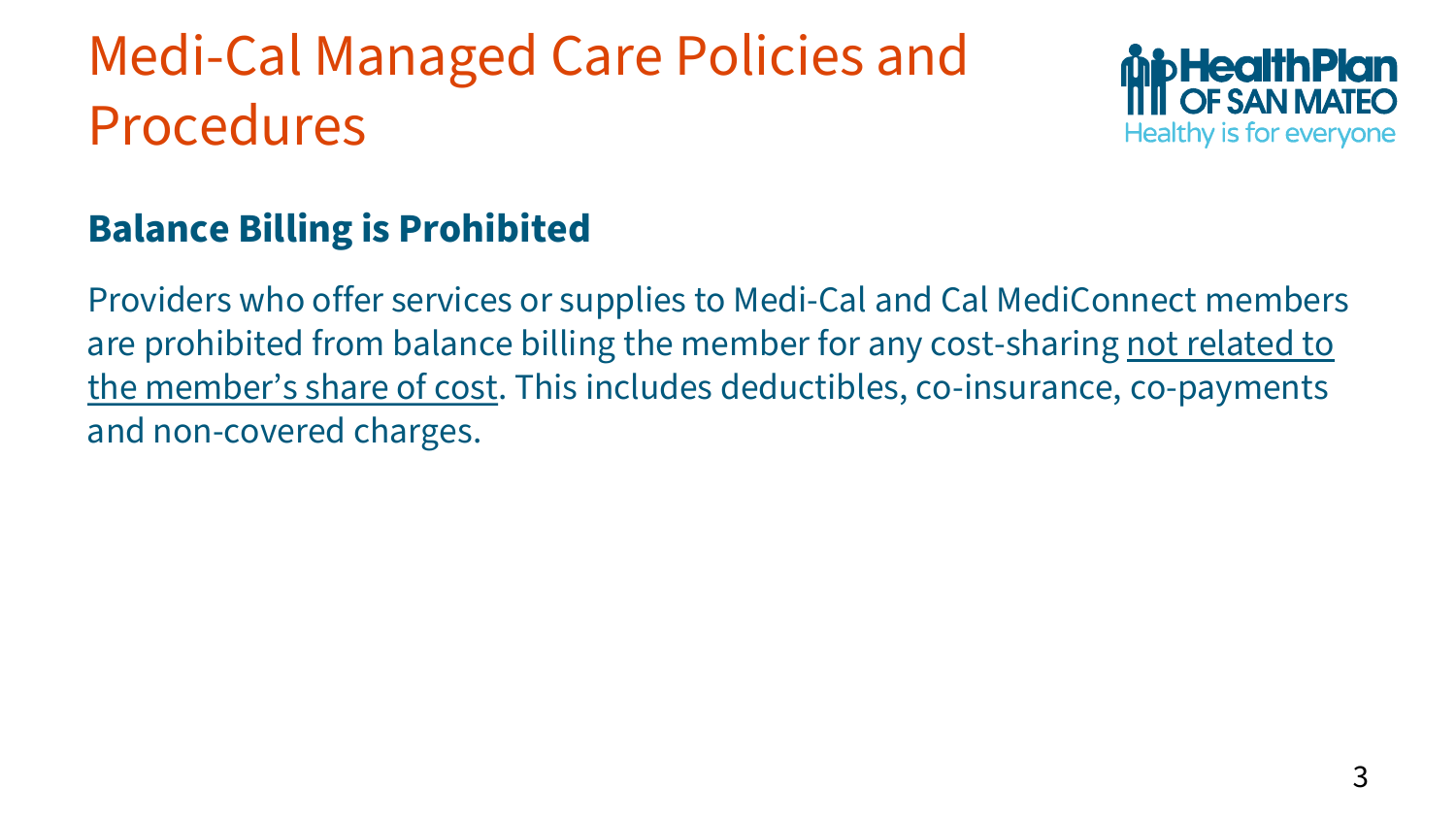# Medi-Cal Managed Care Policies and Procedures (continued)



### **Medi-Cal State Fair Hearing Process**

Medi-Cal members or their authorized representatives have the option of filing a State Hearing with the Department of Social Services if they disagree with a Medi-Cal Managed Care Plan's decision regarding denial of a requested service. A State Hearing is an appeal with an Administrative Law Judge from the Department of Social Services. Expedited State Hearings may also be requested.

Requests for State Hearings can be submitted by telephone at **800-952-5253** or in writing to:

California Department of Social Services State Hearing Division Post Office Box 944243, Mail Station 9-17-37 Sacramento, CA 94244-2430 **Fax:** (916) 651-5210 or (916) 651-2789 **Online**: <http://www.dss.cahwnet.gov/shd/PG1110.htm>

A Medi-Cal member must first exhaust a Medi-Cal Managed Care plan's appeals process prior to proceeding with a State Hearing. Requests for State Hearings must be submitted within *120 calendar days* of an action with which the member is dissatisfied. For standard State Hearings, the State will make a decision within 90 days of the request. For expedited State Hearings, the State will make a decision *within 72 hours*.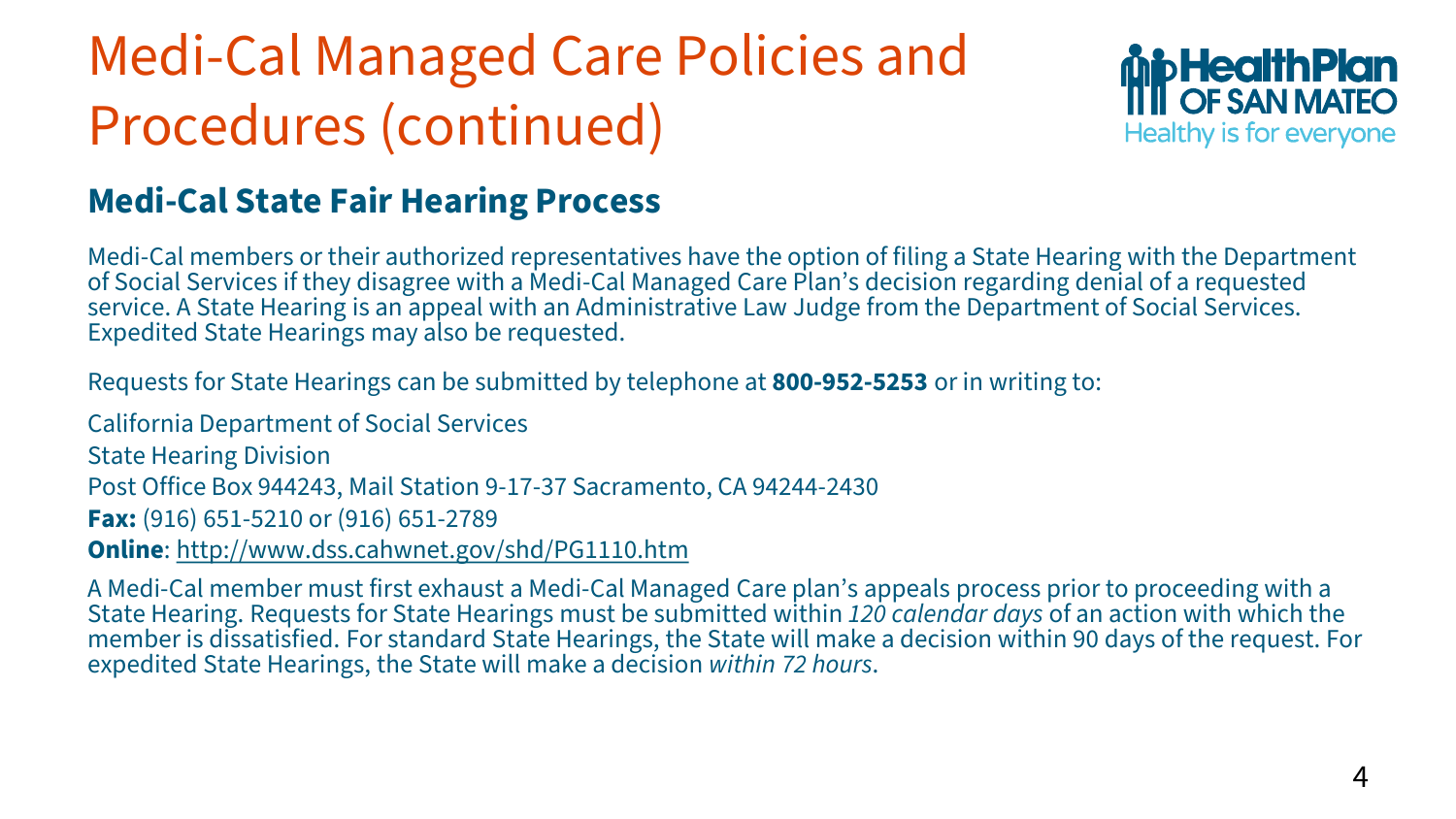### Member Rights

*Members have the following rights per DHCS:*



- To be treated with respect, giving due consideration to the Member's right to privacy and the need to maintain confidentiality of the Member's medical information.
- To be provided with information about the plan and its services, including Covered Services.
- To be able to choose a Primary Care Provider within the plan's network.
- To participate in decision making regarding their own health care, including the right to refuse treatment.
- To voice grievances, either verbally or in writing, about the organization or the care received.
- To receive oral interpretation services for their language. This includes communication access to SPD beneficiaries in alternative formats or through other methods that ensure communication, including assistive listening systems, sign language methods that ensure communication, including assistive listening systems, sign language interpreters captioning, written communication, plain language or written translations and oral interpreters, including for those who are limited English proficient, or non-English speaking.
- To formulate advance directives.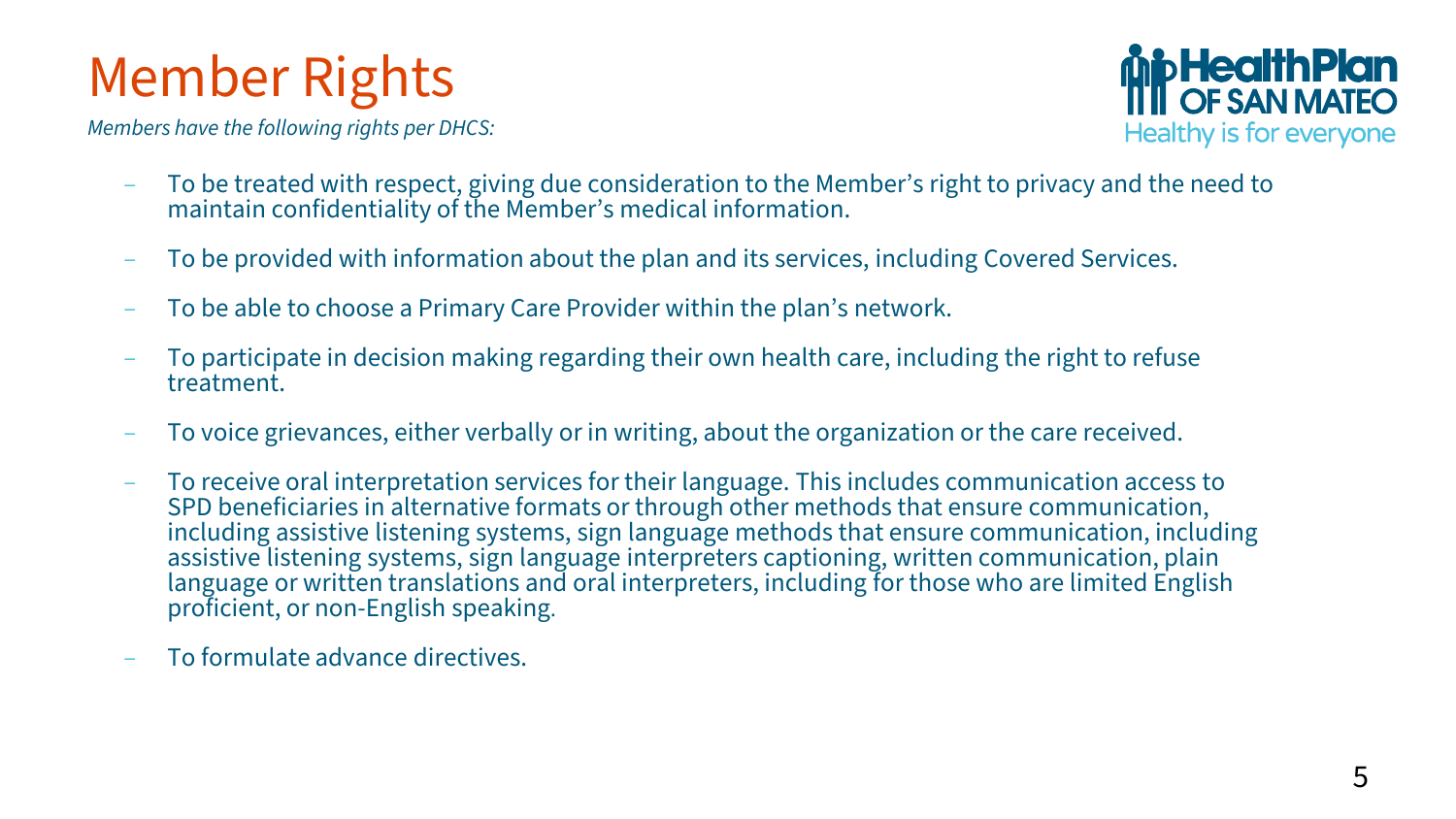### Member Rights (continued)



- To have access to family planning services, Federally Qualified Health Centers, Indian Health Service Facilities, sexually transmitted disease services and Emergency Services outside the plan's network pursuant to the Federal law.
- To request a State Medi-Cal state hearing, including information on the circumstances under which an expedited state hearing is possible.
- To have access to, and where legally appropriate, receive copies of, amend or correct their Medical Record.
- To access Minor Consent Services.
- To receive written Member informing materials in an alternative format (including Braille, large size print, or audio format) upon request and in a timely fashion appropriate for the format being requested.
- To be free from any form of restraint or seclusion used as a means of coercion, discipline, convenience, or retaliation.
- To receive information on available treatment options and alternatives, presented in a manner appropriate to the Member's condition and ability to understand.
- Freedom to exercise these rights without adversely affecting how they are treated by the plan, providers, or the State.
- To receive a copy of his or her medical records, and request that they be amended or corrected, as specified in 45 CFR §164.524 and 164.526.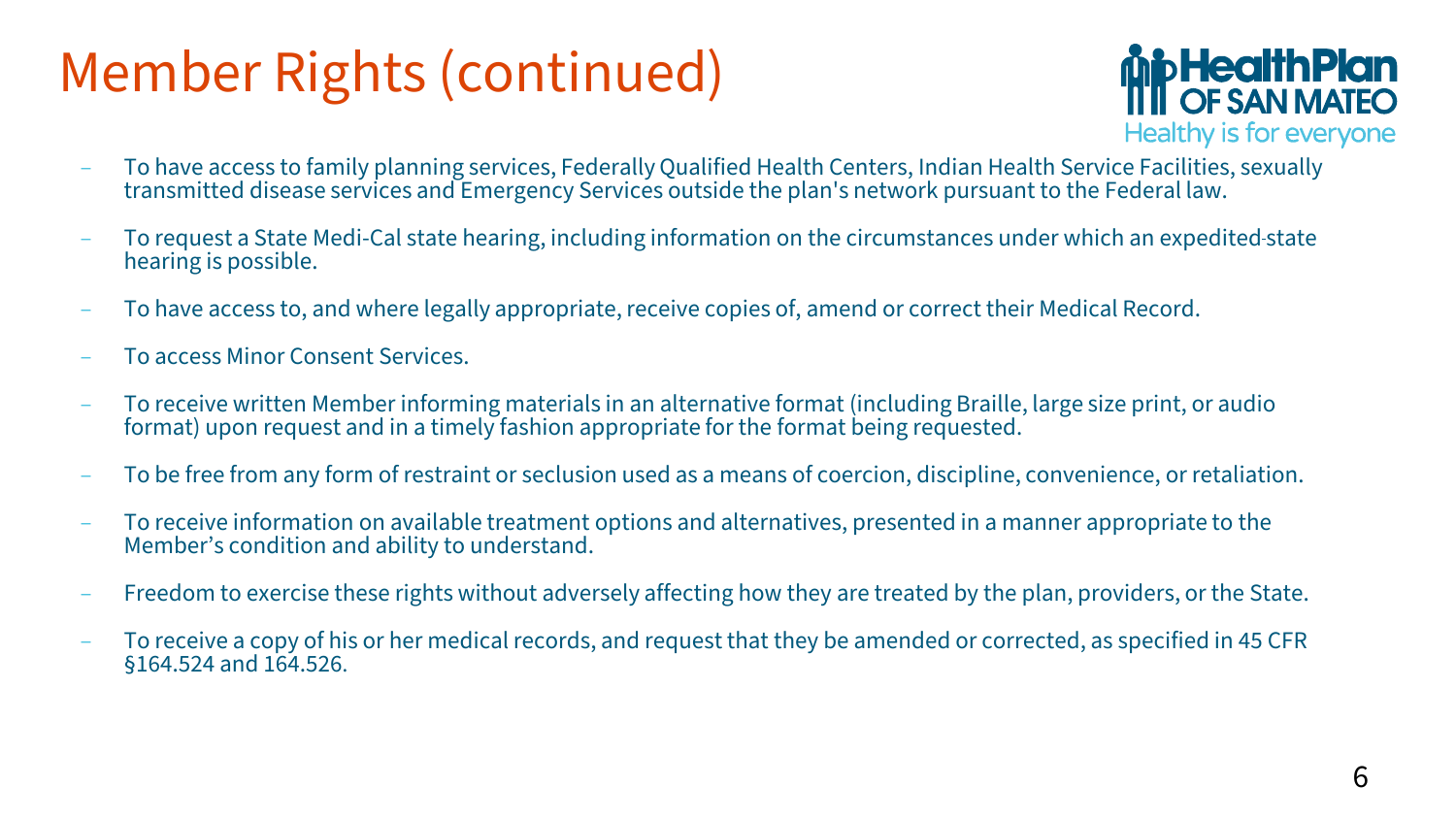# Clinical Protocol and Evidence-Based Practice Guidelines



Clinical Practice Guidelines are evidence-based recommendations for optimizing patient care. They are intended to assist providers and patients in making decisions about appropriate health care in specific clinical circumstances, including preventive care.

HPSM provides clinical practice guidelines to guide our providers on HPSM's website at <https://www.hpsm.org/provider/resources/guidelines>.

These guidelines are developed by nationally recognized medical organizations, health professional societies, and expert task forces. Some links connect to expert organization websites, and others are direct links to practice guideline documents. HPSM's Quality Improvement Committee reviews the guideline topics and posted guidelines annually, to ensure they remain current and relevant to our member population.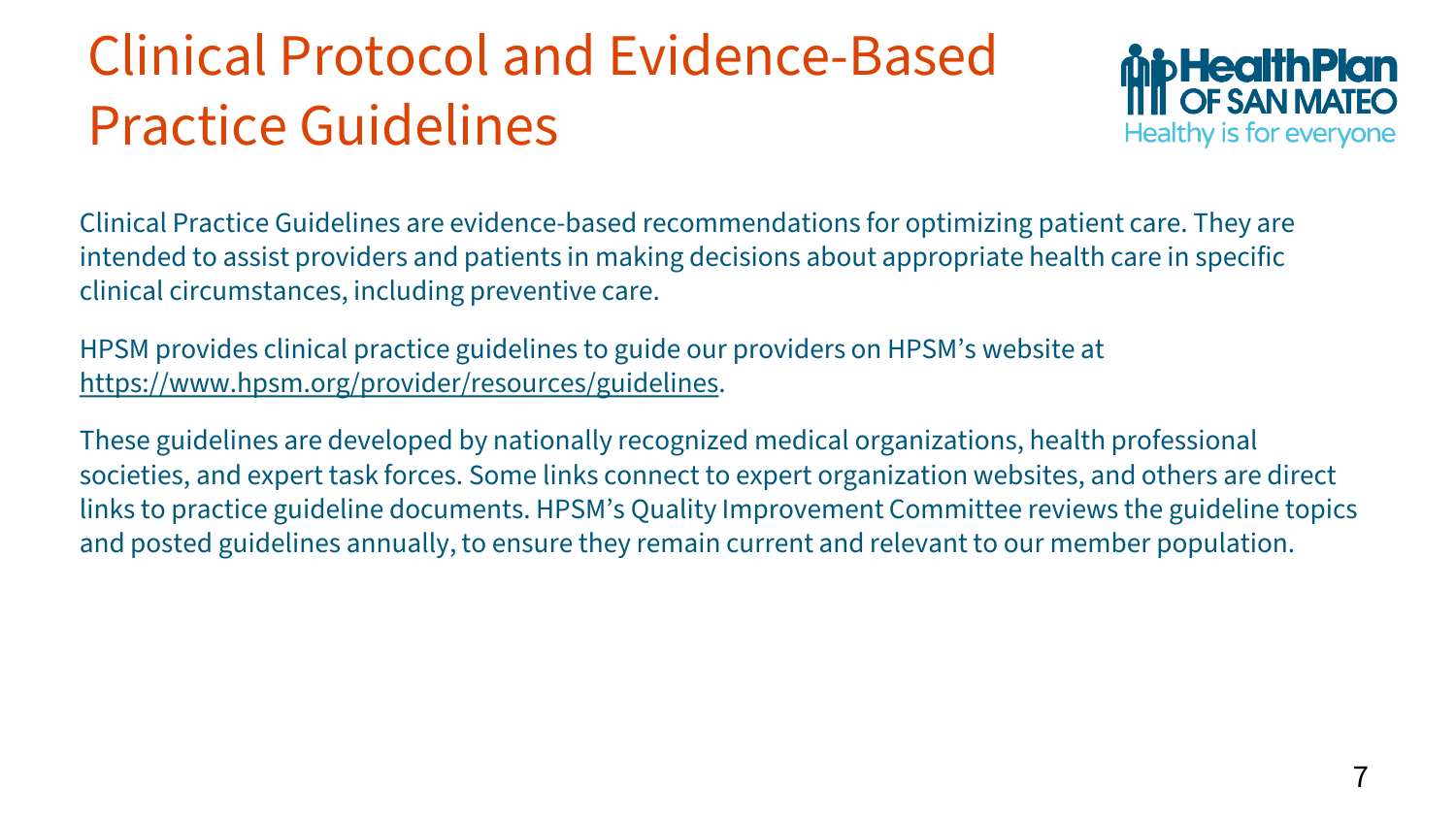# Serving Seniors and Persons with **Disabilities**



#### **What is defined as a disability and/or functional limitation?**

- Disability may be physical, cognitive, mental, sensory, emotional, developmental or some combination of these. A disability may be present from birth or occur during a person's lifetime.
- Functional limitations are difficulties completing a variety of basic or complex activities that are associated with a health problem. For example, vision loss, hearing loss, and inability to move one's legs are functional limitations.

#### **When checking eligibility of your patients, aged / blind / disabled aid codes for SPD are:**

 $\cdot$  10, 13, 14, 16, 17, 20, 23, 24, 26, 27, 36, 53, 60, 63, 64, 65, 66, 67, 1E, 1H, 2E, 2H, 6A, 6C, 6E, 6G, 6H, 6J, 6N, 6P, 6R, 6V, 6W, 6X, 6Y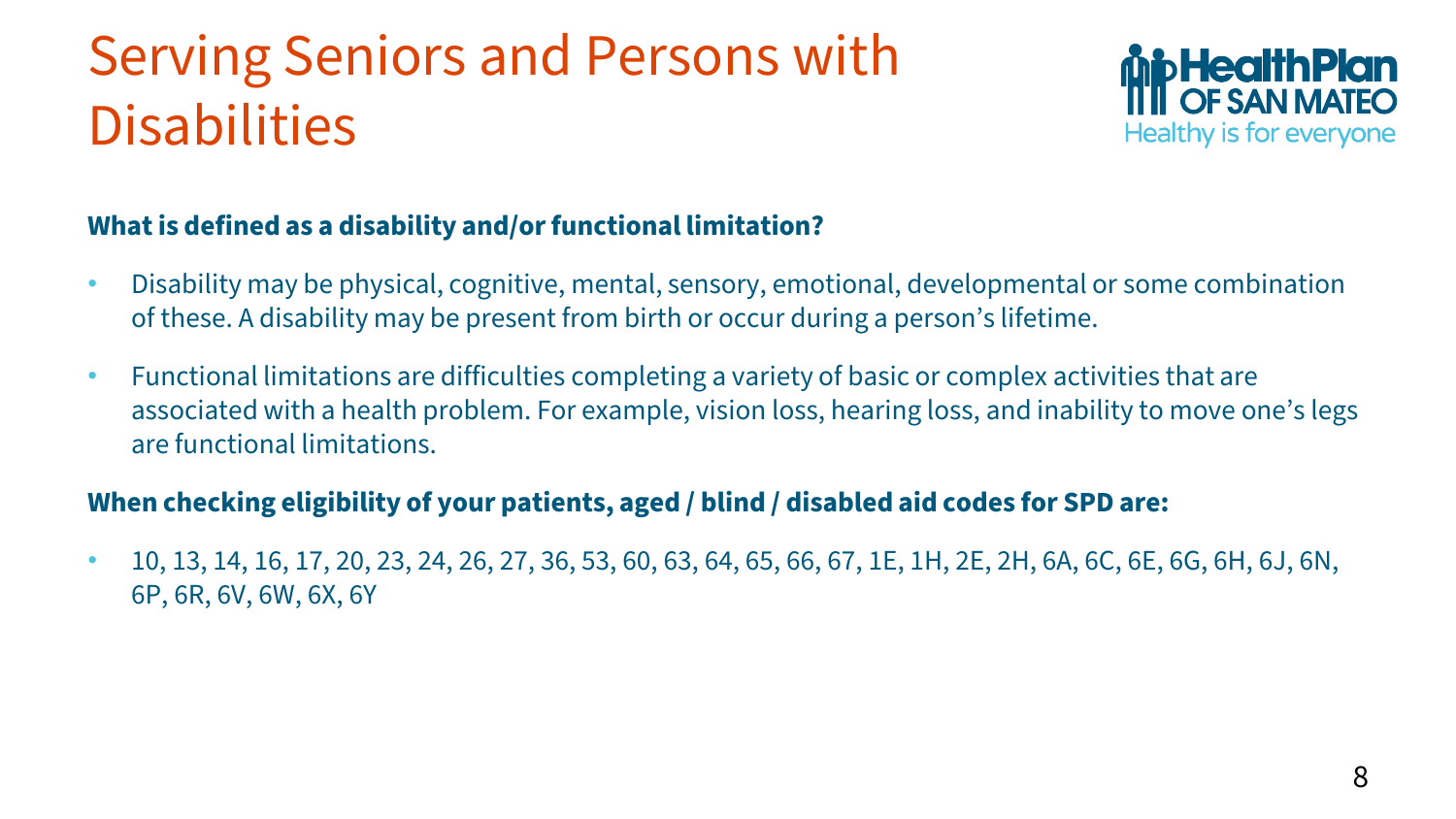# Serving Seniors and Persons with Disabilities (continued)



#### **How SPD members may have barriers to access and care:**

**Physical Access** – the ability to get into a building or the area where healthcare services are offered

*Areas of the office to consider:* building entrances , restrooms , parking lots, doors, doorways and hallways, waiting areas and reception desk , drinking fountains and water coolers , elevators, posted signs , telephones, forms and documents

**Communication Access** – the ability of the provider and member to communicate and understand the information asked and directions given

*Methods of communication:* Qualified ASL Interpreters, Relay service, Assistive listening device, Text message, Email, Captioning, Qualified readers, Audio recordings, Braille, Large print

An accommodation checklist was developed to help providers and office staff identify accommodation needs for SPD members. Please place checklist in medical record of patient for easy access and future use.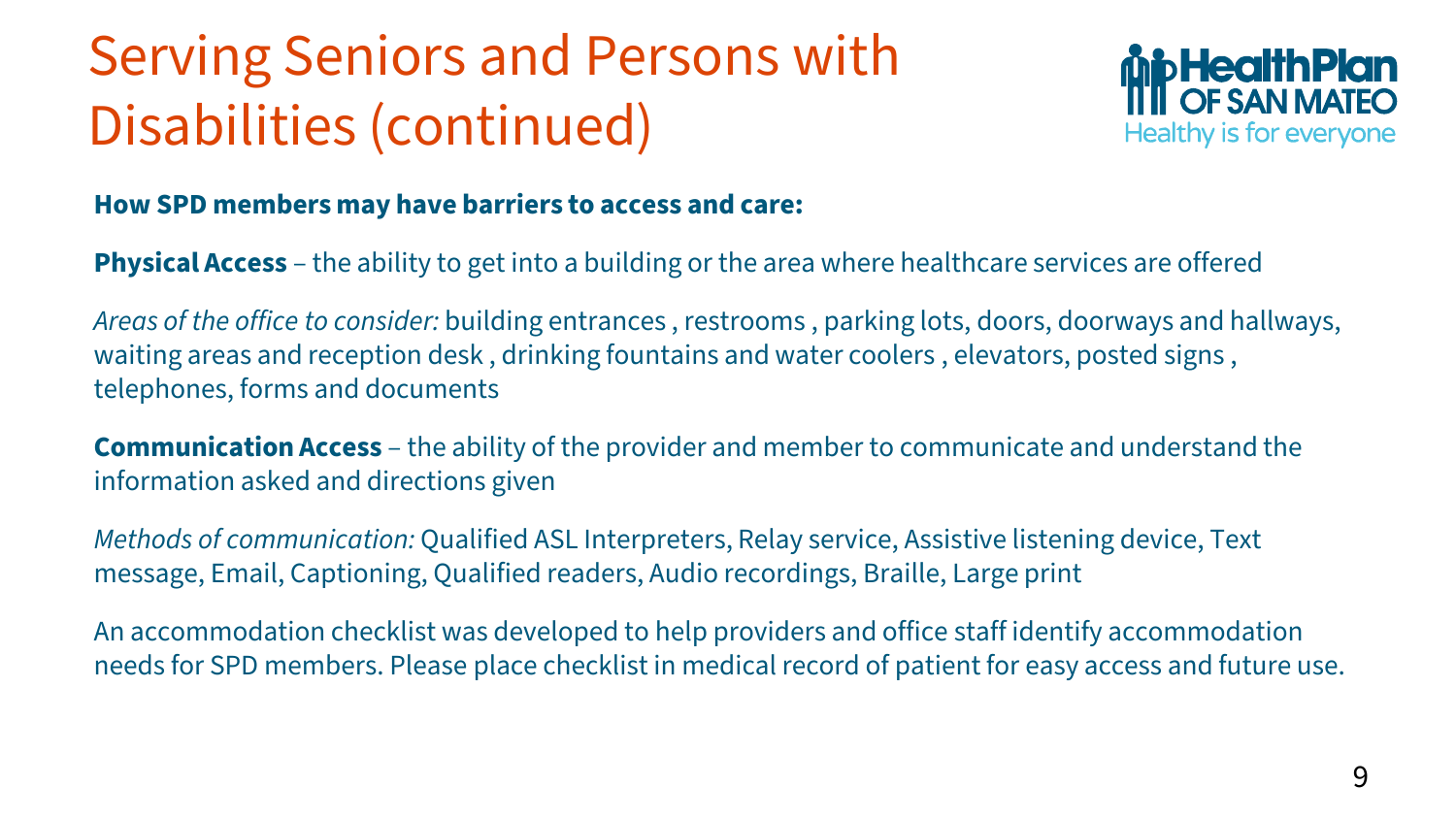# Serving Seniors and Persons with Disabilities (continued)

#### **Here are some ways you may modify your office policies:**

- Flexible appointment time
- Longer appointment time
- Providing assistance filling out forms
- Providing lifting assistance
- Providing print materials in alternative, accessible formats
- Allowing service animals

#### **How the Health Plan of San Mateo can help you :**

- Assistance with arranging for Sign Language interpreters
- Methods for providing print materials in alternative formats
- Sources for equipment such as assistive listening devices, accessible weight scales, conversion of print material to Braille

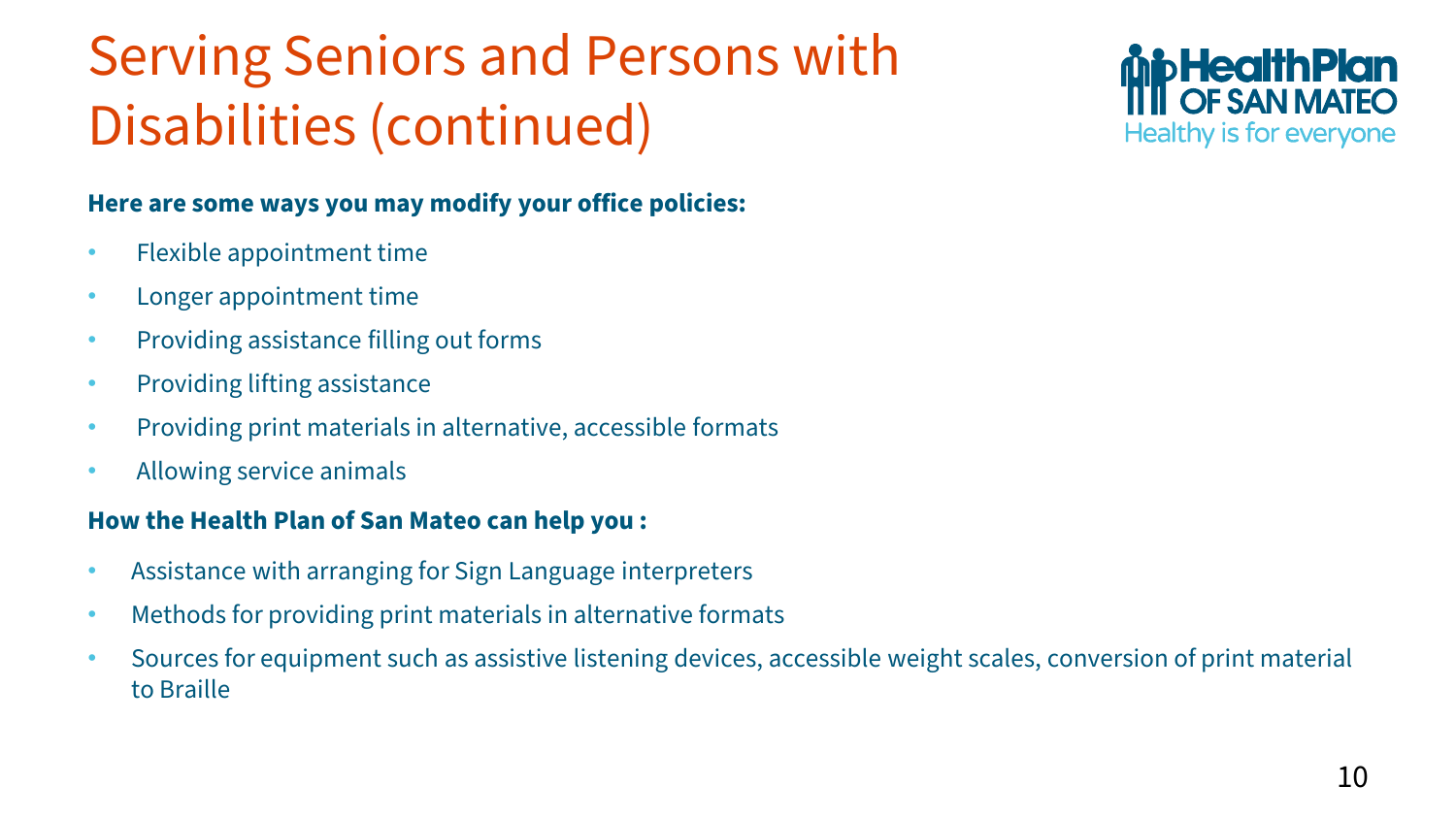# Serving Seniors and Persons with Disabilities (continued)



#### **Health education materials in alternate formats:**

Call Health Plan of San Mateo's Health Education Line at **650-616-2165** or visit www.hpsm.org for more information and resources:

- Accommodation Checklist
- Access to Medical Care for Individuals with Mobility Disabilities
- Communication with People who are Deaf or Hard of Hearing
- Information on Health Plan of San Mateo's Interpreter Services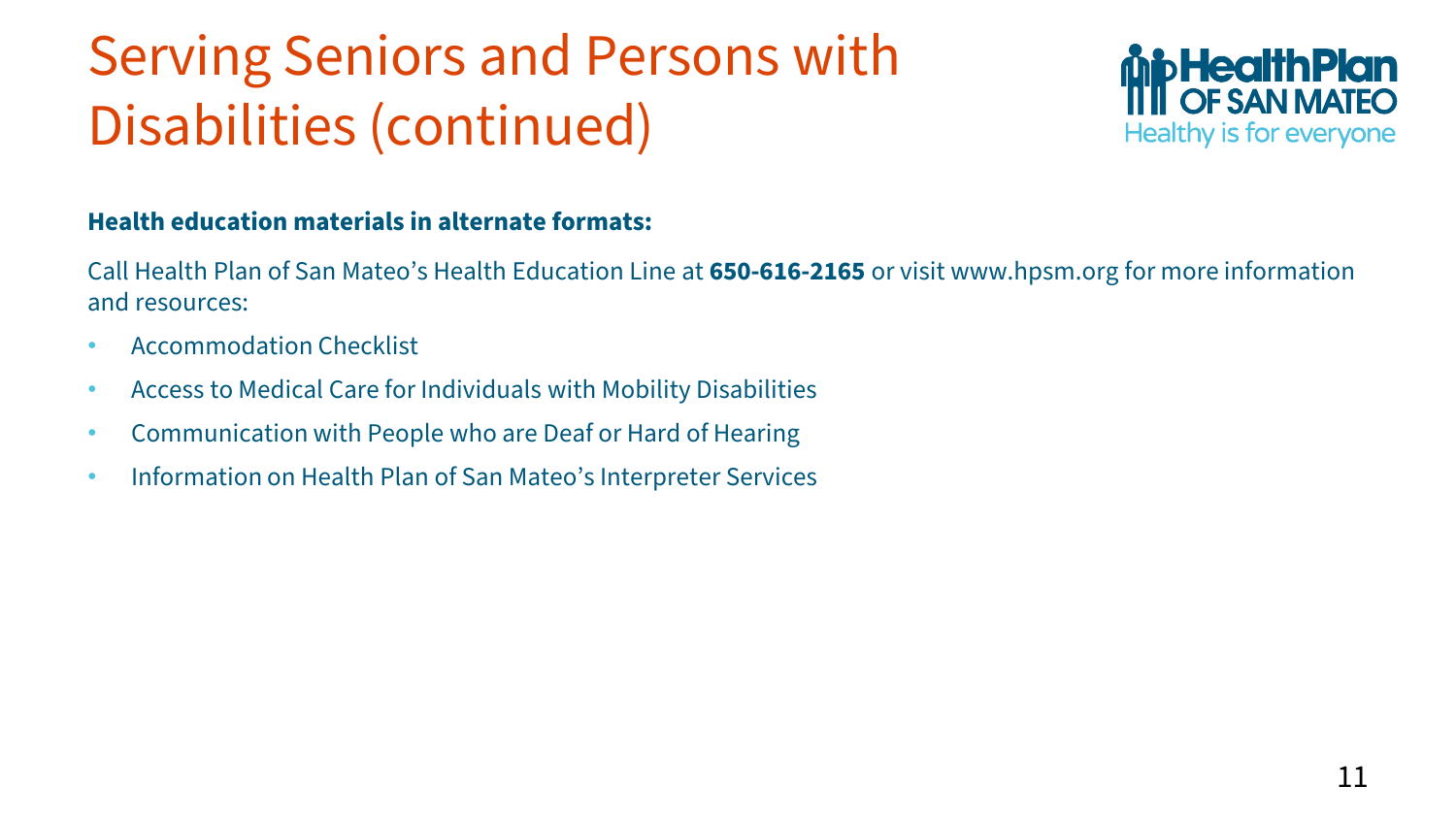## Cultural Competency



#### **What is culture?**

Culture is comprised of a group's learned patterns of **behavior, values, norms, and practices.** 

#### **What is Cultural Competency?**

Organizational cultural competency is the ability of health care organizations and individuals to actively apply knowledge of cultural behavior and linguistic issues when interacting with members from diverse cultural and linguistic backgrounds. Cultural competency requires the recognition and integration by the health care professionals of health plan members' behaviors, values, norms, practices, attitudes, and beliefs about disease causation and prevention into health care services provided.

#### **Why is cultural competency important?**

Being culturally competent means improved communication between providers and health plan members who may be from different ethnic and cultural backgrounds. Culturally competent care ultimately leads to **improved access and health outcomes.**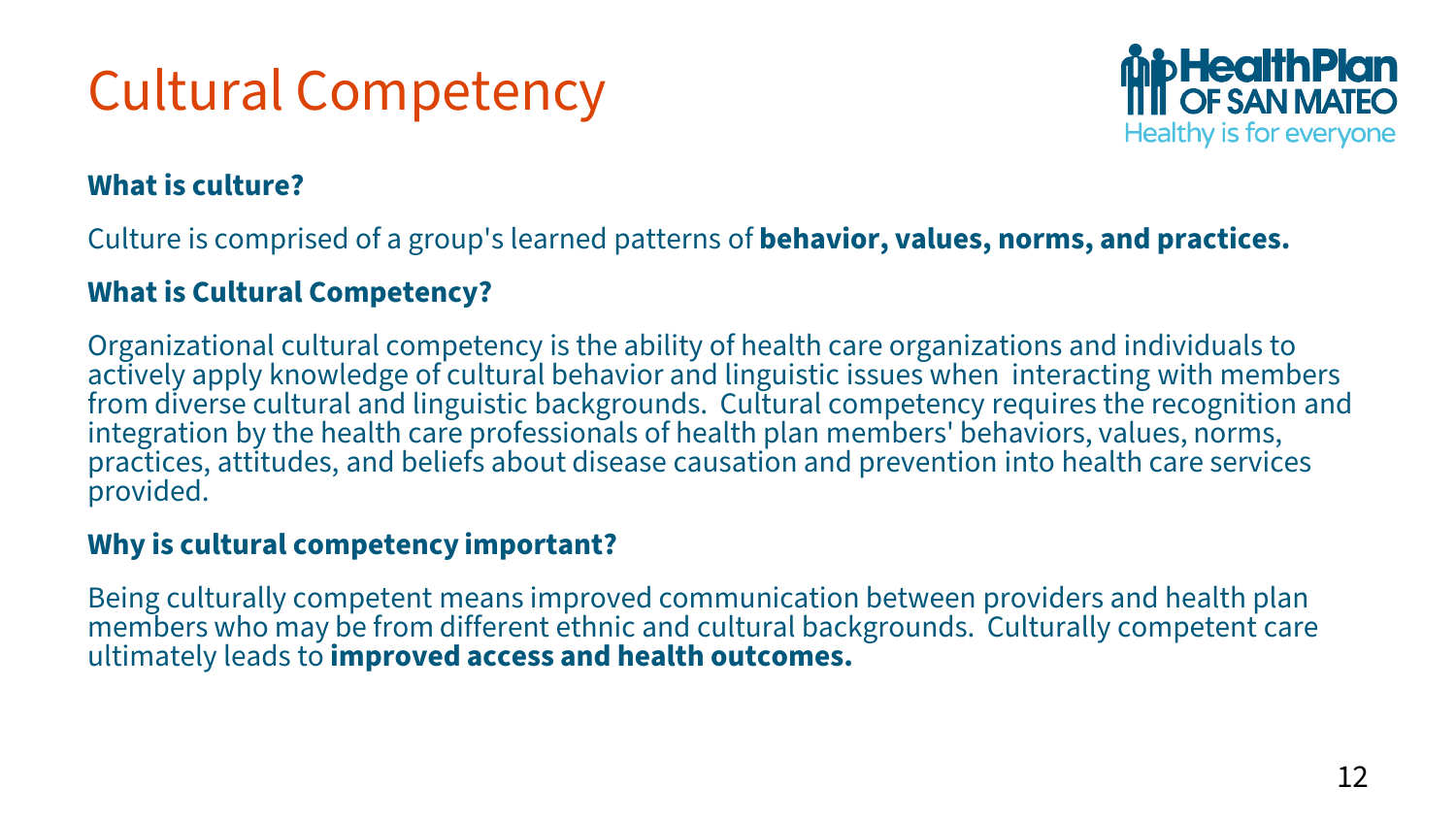### Elements of Culture Include:



- Collective values, experiences, beliefs- beliefs about health and health care, as well as behavioral styles
- Non-verbal communication
- Perspectives, world views, frames of reference
- Community motivation and social identification
- Cultural awareness
- Languages and dialect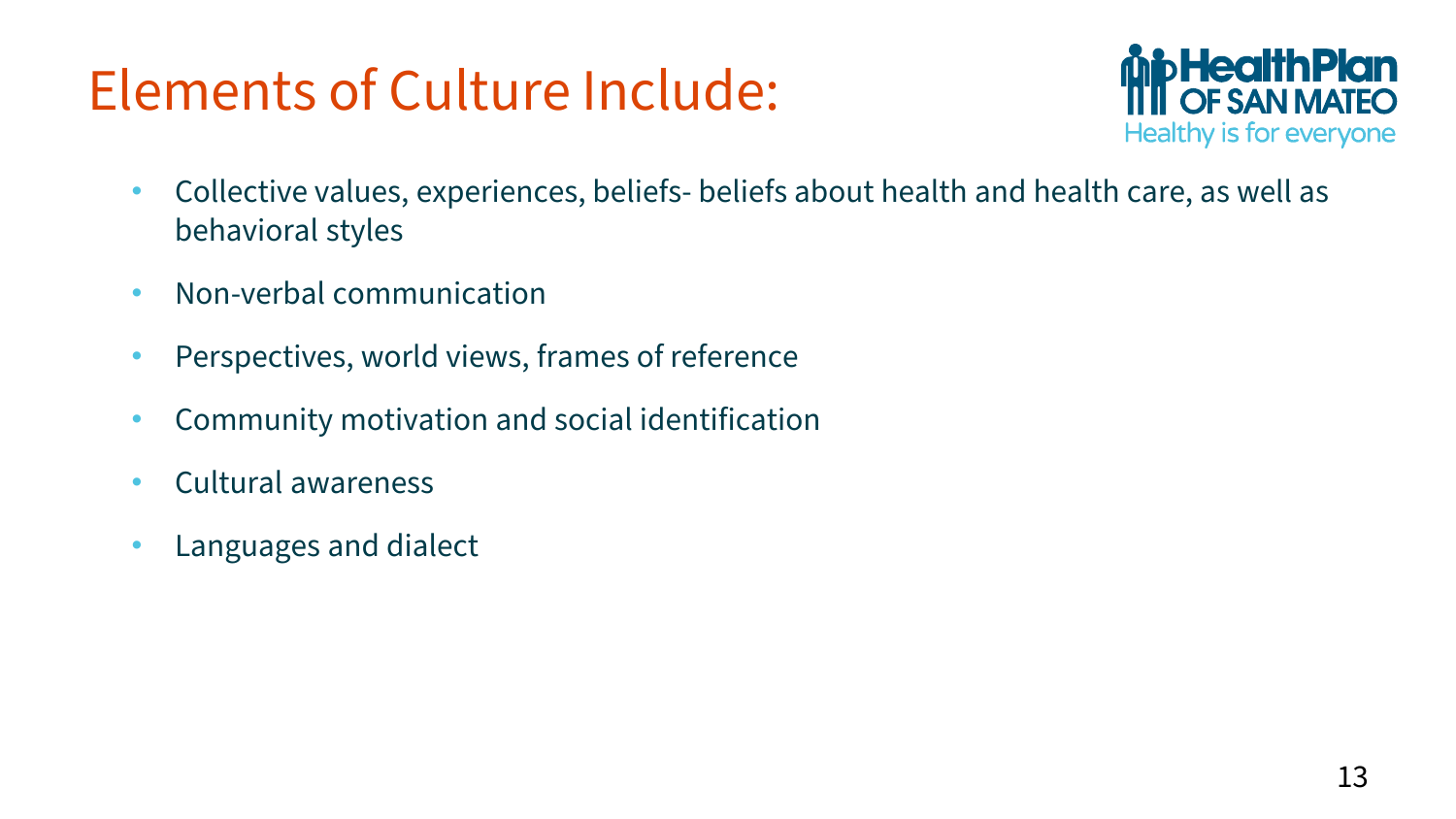### Cultural Competency Resources



- **Language Access Services**
	- Accurate communication between patients and healthcare providers helps reduce health disparities and improves quality of care.
	- HPSM provides 24/7 telephonic video interpreter services at no cost to the member.
		- More than 200 languages are available including American Sign Language.
		- HPSM can provide an office-based training session to discuss how to identify and address the linguistic needs of patients whose English proficiency is limited.
	- When using interpreter services be sure to:
		- Ensure inclusion of statement on informing assigned members with Limited English Proficiency, on right to qualified interpreter (phone or video) free of charge.
		- Document member's language preference in medical record
		- Document member's request or refusal of interpreter service (phone or video) at each visit
		- When member declines offer to use free interpreter service (phone or video), document how language barrier was addressed (i.e. certified bilingual staff person, member brought friend or relative to serve as interpreter)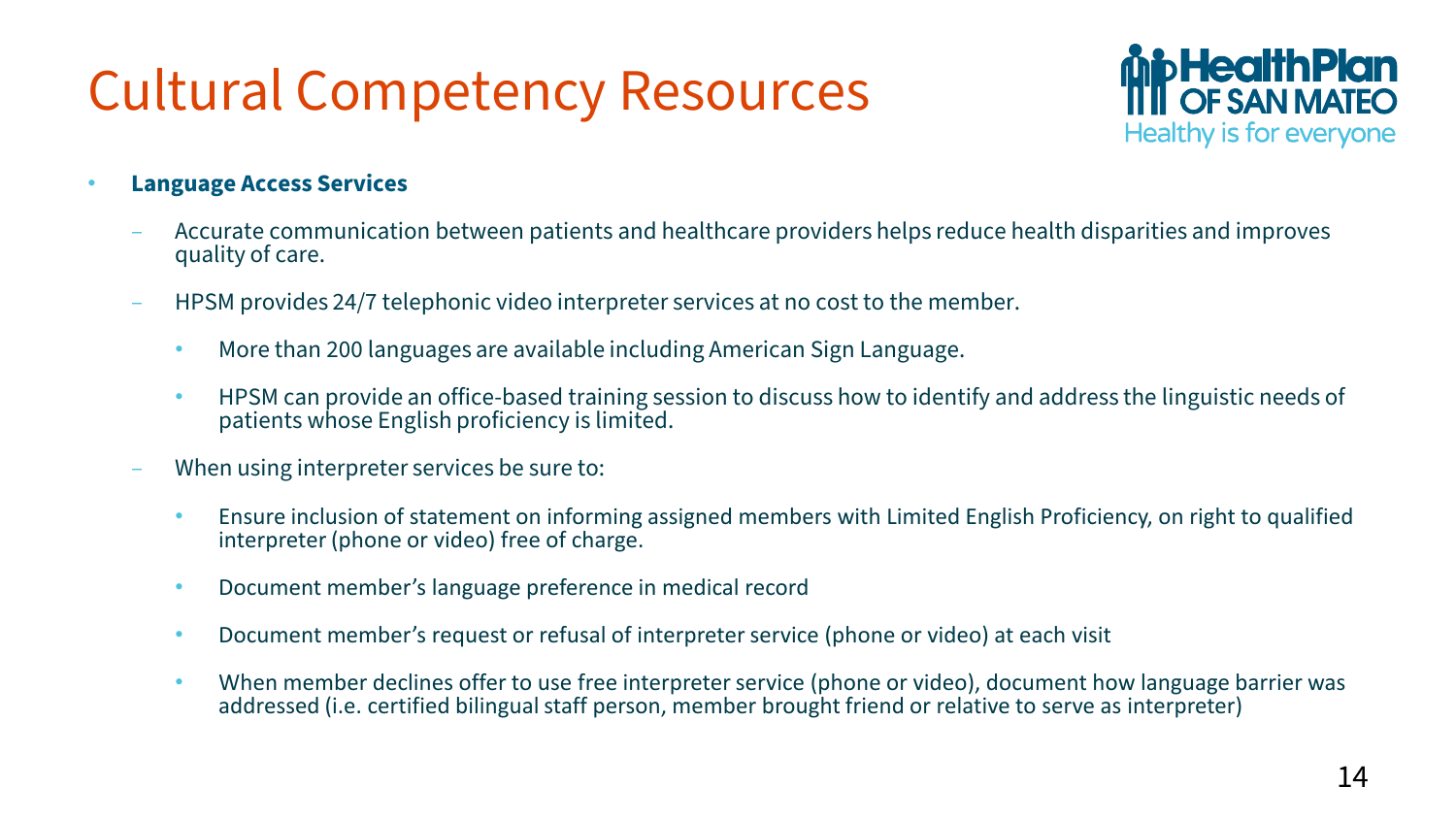### Cultural Competency Resources



- **Culturally Competent Care**
	- Visit [hpsm.org/provider/resources/language-services](https://www.hpsm.org/provider/resources/language-services) for links to cultural competency training and resources including:
		- Tips for working with diverse patients
		- Guidelines for communicating with hard of hearing patients
		- Tips for identifying health literacy issues
- **Translated Materials**
	- HPSM materials are available translated into **HPSM's threshold languages: English, Spanish, Russian, Chinese and Tagalog.**
	- You can also request HPSM materials in alternative formats, such as Braille.
	- For additional resources and questions, call HPSM's Health Education line at **(650) 616-2165.**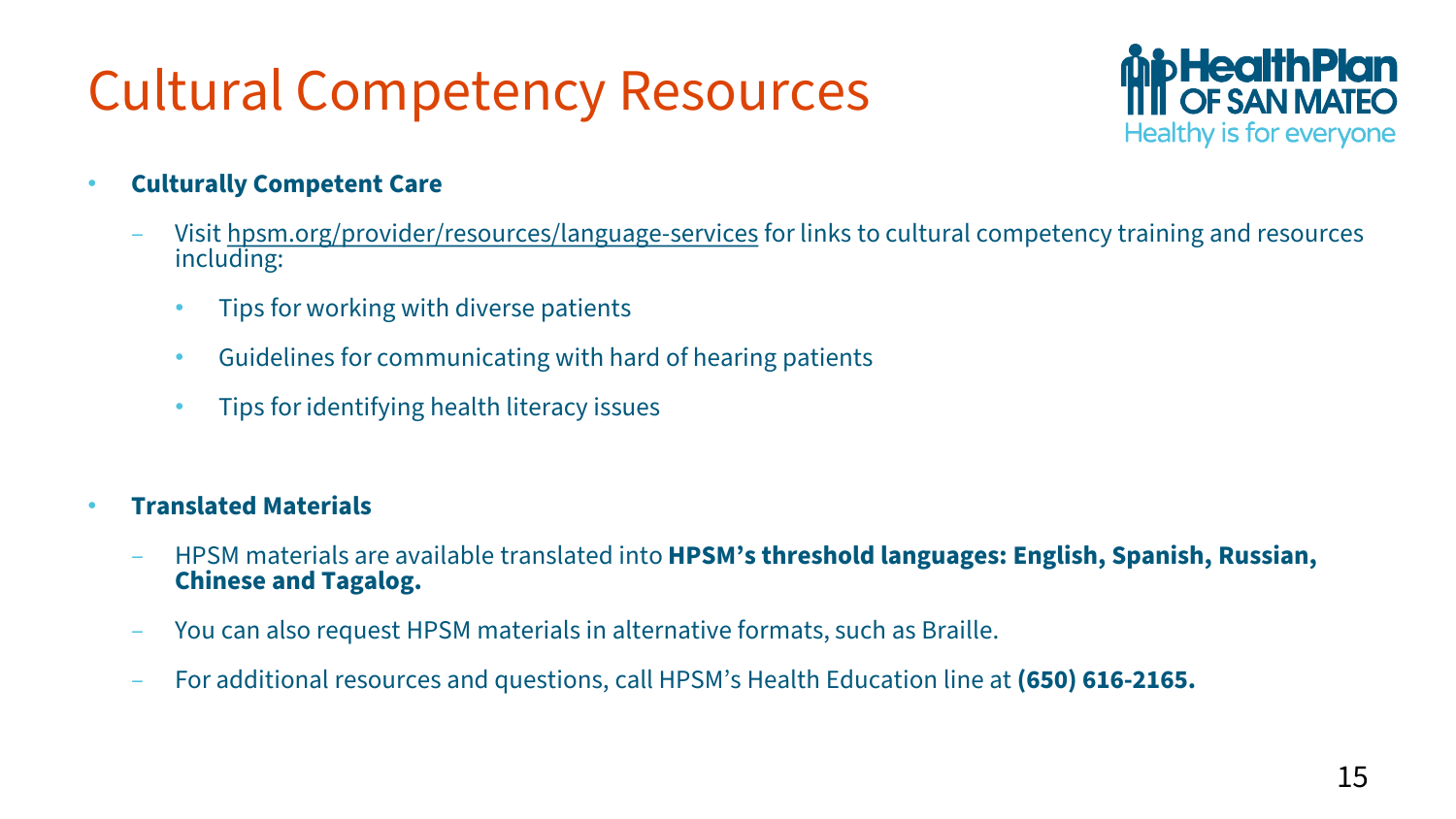### Member Complaint Requirements



• Providers must have a process for documenting and submitting to the managed care plan any complaint submitted by members in their office(s).

| <b>Timeframes for filing &amp; resolving complaints</b>               |                                         |
|-----------------------------------------------------------------------|-----------------------------------------|
| Timeframe for filing (from date of denial, service, incident or bill) |                                         |
| Type of complaint                                                     | <b>Timeframe</b>                        |
| Appeal                                                                | 60 calendar days                        |
| Grievance                                                             | No time limit                           |
| <b>Timeframe for processing</b>                                       |                                         |
| <b>Type</b>                                                           | <b>Grievance and appeals processing</b> |
| Standard                                                              | 30 calendar days                        |
| Expedited                                                             | 72 hours                                |